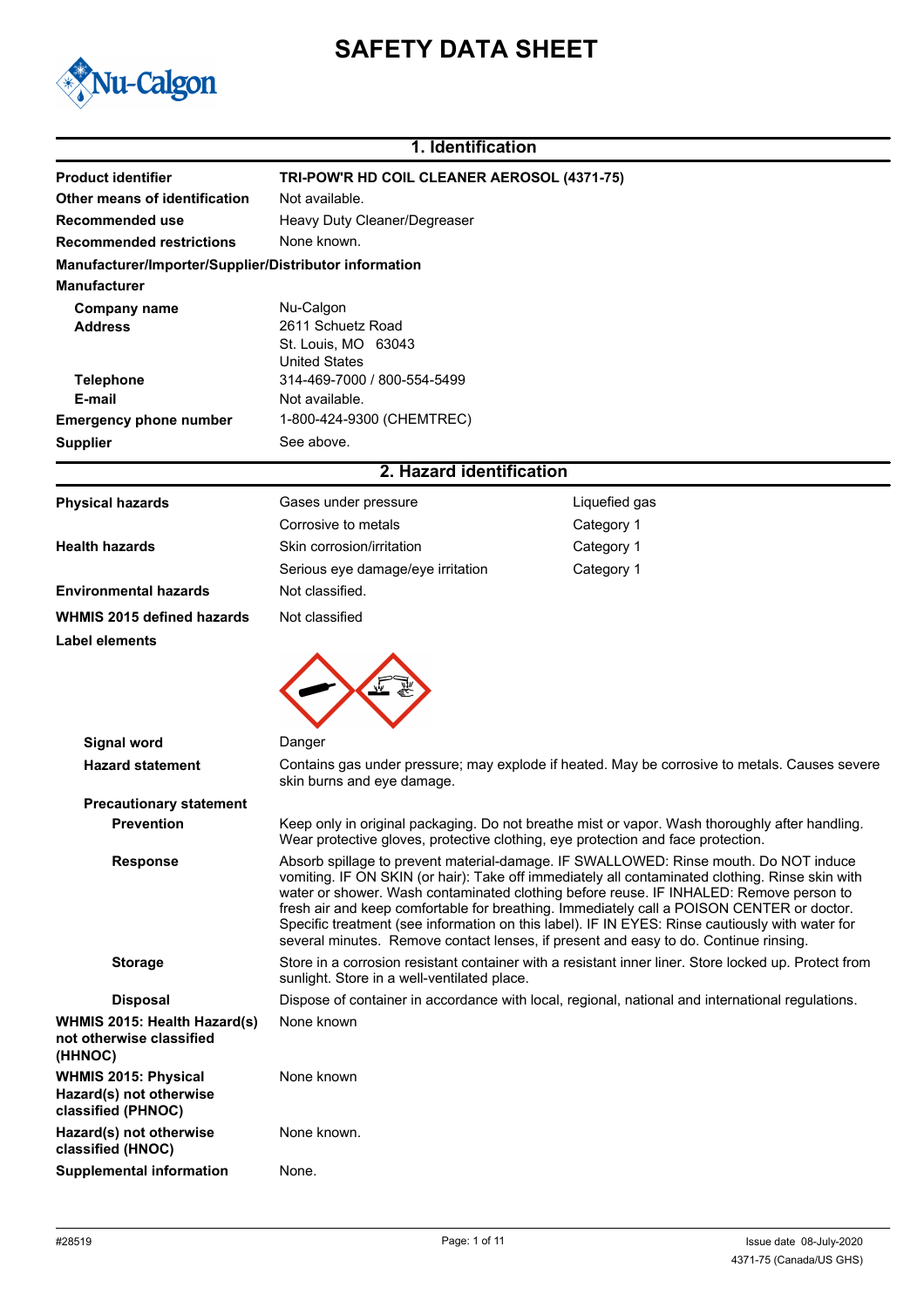## **3. Composition/Information on ingredients**

| <b>Mixture</b>            |                          |                   |            |
|---------------------------|--------------------------|-------------------|------------|
| <b>Chemical name</b>      | Common name and synonyms | <b>CAS number</b> | %          |
| <b>Butane</b>             |                          | 106-97-8          | $1 - 5^*$  |
| Morpholine                |                          | 110-91-8          | $0.1 - 1*$ |
| Potassium hydroxide       |                          | 1310-58-3         | $1 - 5^*$  |
| Propane                   |                          | 74-98-6           | $1 - 5^*$  |
| Silicic acid, sodium salt |                          | 1344-09-8         | $1 - 5^*$  |
| Sodium carbonate          |                          | 497-19-8          | $1 - 5^*$  |

All concentrations are in percent by weight unless ingredient is a gas. Gas concentrations are in percent by volume.

|  | <b>Composition comments</b> |  |
|--|-----------------------------|--|
|  |                             |  |

US GHS: The exact percentage (concentration) of composition has been withheld as a trade secret in accordance with paragraph (i) of §1910.1200. \*CANADA GHS: The exact percentage (concentration) of composition has been withheld as a

trade secret.

|                                                                              | 4. First-aid measures                                                                                                                                                                                                                                                                                                                                                                            |
|------------------------------------------------------------------------------|--------------------------------------------------------------------------------------------------------------------------------------------------------------------------------------------------------------------------------------------------------------------------------------------------------------------------------------------------------------------------------------------------|
| Inhalation                                                                   | IF INHALED: Remove person to fresh air and keep comfortable for breathing. Immediately call a<br>POISON CENTER or doctor.                                                                                                                                                                                                                                                                        |
| <b>Skin contact</b>                                                          | IF ON SKIN (or hair): Take off immediately all contaminated clothing. Rinse skin with water.<br>Immediately call a POISON CENTER or doctor. Wash contaminated clothing before reuse.<br>Specific treatment (see information on this label).                                                                                                                                                      |
| Eye contact                                                                  | IF IN EYES: Rinse cautiously with water for several minutes. Remove contact lenses, if present<br>and easy to do. Continue rinsing. Immediately call a POISON CENTER or doctor.                                                                                                                                                                                                                  |
| Ingestion                                                                    | IF SWALLOWED: Rinse mouth. Do NOT induce vomiting. Immediately call a POISON CENTER or<br>doctor.                                                                                                                                                                                                                                                                                                |
| <b>Most important</b><br>symptoms/effects, acute and<br>delayed              | Burning pain and severe corrosive skin damage.<br>Causes serious eye damage. Symptoms may include stinging, tearing, redness, swelling, and<br>blurred vision. Permanent eye damage including blindness could result.                                                                                                                                                                            |
| Indication of immediate<br>medical attention and special<br>treatment needed | Provide general supportive measures and treat symptomatically. Symptoms may be delayed.                                                                                                                                                                                                                                                                                                          |
| <b>General information</b>                                                   | If you feel unwell, seek medical advice (show the label where possible). Ensure that medical<br>personnel are aware of the material(s) involved and take precautions to protect themselves. Show<br>this safety data sheet to the doctor in attendance. Avoid contact with eyes and skin. Wear rubber<br>gloves and chemical splash goggles. Keep out of reach of children.                      |
|                                                                              | 5. Fire-fighting measures                                                                                                                                                                                                                                                                                                                                                                        |
| Suitable extinguishing media                                                 | Foam. Carbon dioxide. Dry powder.                                                                                                                                                                                                                                                                                                                                                                |
| Unsuitable extinguishing<br>media                                            | Do not use water jet as an extinguisher, as this will spread the fire.                                                                                                                                                                                                                                                                                                                           |
| Specific hazards arising from<br>the chemical                                | Contents under pressure. Pressurized container may explode when exposed to heat or flame.<br>During fire, gases hazardous to health may be formed. Firefighters should wear a self-contained<br>breathing apparatus.                                                                                                                                                                             |
| Special protective equipment<br>and precautions for firefighters             | Firefighters should wear full protective clothing including self-contained breathing apparatus.                                                                                                                                                                                                                                                                                                  |
| <b>Fire-fighting</b><br>equipment/instructions                               | In case of fire: Stop leak if safe to do so. Do not move cargo or vehicle if cargo has been exposed<br>to heat. Move containers from fire area if you can do so without risk. Containers should be cooled<br>with water to prevent vapor pressure build up. For massive fire in cargo area, use unmanned hose<br>holder or monitor nozzles, if possible. If not, withdraw and let fire burn out. |
| <b>Specific methods</b>                                                      | Use standard firefighting procedures and consider the hazards of other involved materials. Move<br>containers from fire area if you can do so without risk. Cool containers exposed to flames with<br>water until well after the fire is out. In the event of fire and/or explosion do not breathe fumes.                                                                                        |
| <b>General fire hazards</b>                                                  | Contents under pressure. Pressurized container may explode when exposed to heat or flame.                                                                                                                                                                                                                                                                                                        |
| <b>Hazardous combustion</b><br>products                                      | May include and are not limited to: Oxides of carbon.                                                                                                                                                                                                                                                                                                                                            |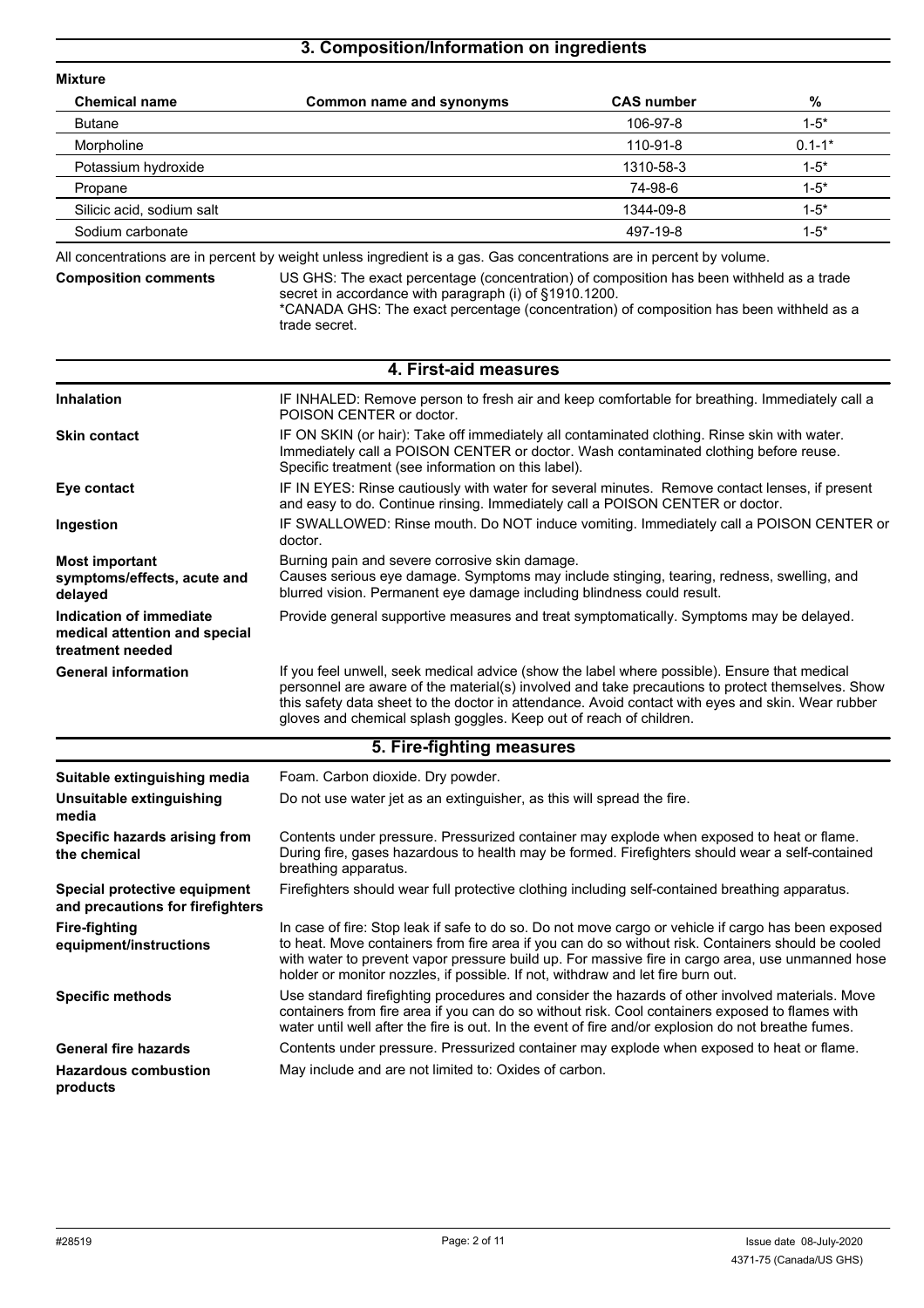| 6. Accidental release measures                                            |                                                                                                                                                                                                                                                                                                                                                                                                                                                                                                                                                                                                                                                                                                                                                                                                                                                                                                                                                                                     |  |  |
|---------------------------------------------------------------------------|-------------------------------------------------------------------------------------------------------------------------------------------------------------------------------------------------------------------------------------------------------------------------------------------------------------------------------------------------------------------------------------------------------------------------------------------------------------------------------------------------------------------------------------------------------------------------------------------------------------------------------------------------------------------------------------------------------------------------------------------------------------------------------------------------------------------------------------------------------------------------------------------------------------------------------------------------------------------------------------|--|--|
| Personal precautions,<br>protective equipment and<br>emergency procedures | Keep unnecessary personnel away. Keep people away from and upwind of spill/leak. Keep out of<br>low areas. Many gases are heavier than air and will spread along ground and collect in low or<br>confined areas (sewers, basements, tanks). Wear appropriate protective equipment and clothing<br>during clean-up. Do not breathe mist or vapor. Emergency personnel need self-contained<br>breathing equipment. Do not touch damaged containers or spilled material unless wearing<br>appropriate protective clothing. Ventilate closed spaces before entering them. Local authorities<br>should be advised if significant spillages cannot be contained. For personal protection, see section<br>8 of the SDS.                                                                                                                                                                                                                                                                    |  |  |
| <b>Methods and materials for</b><br>containment and cleaning up           | Refer to attached safety data sheets and/or instructions for use. Stop leak if you can do so without<br>risk. Move the cylinder to a safe and open area if the leak is irreparable. Isolate area until gas has<br>dispersed. Eliminate all ignition sources (no smoking, flares, sparks, or flames in immediate area).<br>Keep combustibles (wood, paper, oil, etc.) away from spilled material. Prevent entry into<br>waterways, sewer, basements or confined areas. Cover with plastic sheet to prevent spreading.<br>Use a non-combustible material like vermiculite, sand or earth to soak up the product and place<br>into a container for later disposal. Following product recovery, flush area with water.                                                                                                                                                                                                                                                                  |  |  |
|                                                                           | Small Spills: Wipe up with absorbent material (e.g. cloth, fleece). Clean surface thoroughly to<br>remove residual contamination. Never return spills to original containers for re-use. For waste<br>disposal, see section 13 of the SDS.                                                                                                                                                                                                                                                                                                                                                                                                                                                                                                                                                                                                                                                                                                                                          |  |  |
| <b>Environmental precautions</b>                                          | Avoid discharge into drains, water courses or onto the ground. Do not discharge into lakes,<br>streams, ponds or public waters.                                                                                                                                                                                                                                                                                                                                                                                                                                                                                                                                                                                                                                                                                                                                                                                                                                                     |  |  |
|                                                                           | 7. Handling and storage                                                                                                                                                                                                                                                                                                                                                                                                                                                                                                                                                                                                                                                                                                                                                                                                                                                                                                                                                             |  |  |
| <b>Precautions for safe handling</b>                                      | Keep away from heat, sparks, open flames, hot surfaces. - No smoking. Do not smoke while using<br>or until sprayed surface is thoroughly dry. Pressurized container: Do not pierce or burn, even after<br>use. Do not use if spray button is missing or defective. Do not spray on a naked flame or any other<br>incandescent material. Do not cut, weld, solder, drill, grind, or expose containers to heat, flame,<br>sparks, or other sources of ignition. All equipment used when handling the product must be<br>grounded. Use only with adequate ventilation.<br>Protect cylinders from physical damage; do not drag, roll, slide, or drop. Do not re-use empty<br>containers. Do not breathe mist or vapor. Do not get in eyes, on skin, or on clothing. Avoid<br>prolonged exposure. Wear appropriate personal protective equipment. Wash thoroughly after<br>handling. Use good industrial hygiene practices in handling this material. When using do not eat or<br>drink. |  |  |
| Conditions for safe storage,<br>including any incompatibilities           | Store locked up. Pressurized container. Protect from sunlight and do not expose to temperatures<br>exceeding 50°C/122 °F. Do not handle or store near an open flame, heat or other sources of<br>ignition. Do not puncture, incinerate or crush. This material can accumulate static charge which<br>may cause spark and become an ignition source. Store in a corrosion resistant container with a<br>resistant inner liner. Store in a well-ventilated place. Keep out of the reach of children. Store away<br>from incompatible materials (see Section 10 of the SDS). Cylinders should be stored upright, with<br>valve protection cap in place, and firmly secured to prevent falling or being knocked over. Stored<br>containers should be periodically checked for general condition and leakage.                                                                                                                                                                            |  |  |
|                                                                           | 8. Exposure controls/Personal protection                                                                                                                                                                                                                                                                                                                                                                                                                                                                                                                                                                                                                                                                                                                                                                                                                                                                                                                                            |  |  |

| <b>Components</b>                                                                                                                                          | Type        | Value                                                                                                                  |
|------------------------------------------------------------------------------------------------------------------------------------------------------------|-------------|------------------------------------------------------------------------------------------------------------------------|
| Butane (CAS 106-97-8)                                                                                                                                      | <b>TWA</b>  | 1000 ppm                                                                                                               |
| Morpholine (CAS 110-91-8)                                                                                                                                  | <b>TWA</b>  | 71 mg/m3<br>20 ppm                                                                                                     |
| Potassium hydroxide (CAS<br>1310-58-3)                                                                                                                     | Ceiling     | $2 \text{ mg/m}$                                                                                                       |
| Propane (CAS 74-98-6)                                                                                                                                      | <b>TWA</b>  | $1000$ ppm                                                                                                             |
|                                                                                                                                                            |             |                                                                                                                        |
|                                                                                                                                                            | Type        | Canada. British Columbia OELs. (Occupational Exposure Limits for Chemical Substances, Occupational Health and<br>Value |
|                                                                                                                                                            | <b>STEL</b> | 1000 ppm                                                                                                               |
|                                                                                                                                                            | <b>TWA</b>  | 20 ppm                                                                                                                 |
| Safety Regulation 296/97, as amended)<br><b>Components</b><br>Butane (CAS 106-97-8)<br>Morpholine (CAS 110-91-8)<br>Potassium hydroxide (CAS<br>1310-58-3) | Ceiling     | $2 \text{ mg/m}$                                                                                                       |
| Canada. Manitoba OELs (Reg. 217/2006, The Workplace Safety And Health Act)                                                                                 |             |                                                                                                                        |
| <b>Components</b>                                                                                                                                          | Type        | Value                                                                                                                  |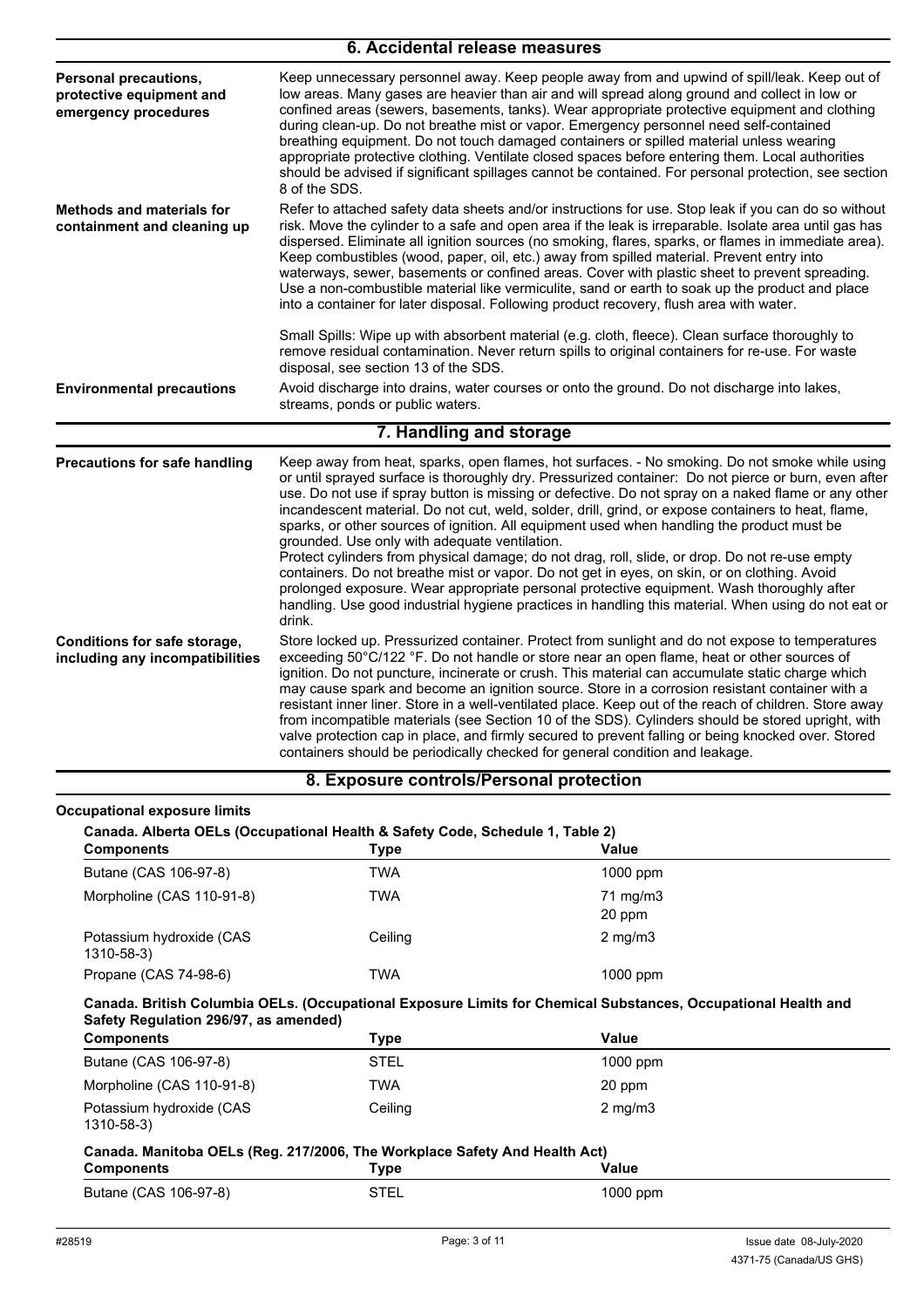| Canada. Manitoba OELs (Reg. 217/2006, The Workplace Safety And Health Act)<br><b>Components</b>                      | <b>Type</b>           | Value                  |
|----------------------------------------------------------------------------------------------------------------------|-----------------------|------------------------|
| Morpholine (CAS 110-91-8)                                                                                            | <b>TWA</b>            | 20 ppm                 |
| Potassium hydroxide (CAS<br>1310-58-3)                                                                               | Ceiling               | $2$ mg/m $3$           |
| Canada. Ontario OELs. (Control of Exposure to Biological or Chemical Agents)<br><b>Components</b>                    | <b>Type</b>           | <b>Value</b>           |
| Butane (CAS 106-97-8)                                                                                                | <b>STEL</b>           | 1000 ppm               |
| Morpholine (CAS 110-91-8)                                                                                            | <b>TWA</b>            | 20 ppm                 |
| Potassium hydroxide (CAS<br>1310-58-3)                                                                               | Ceiling               | $2$ mg/m $3$           |
| Canada. Quebec OELs. (Ministry of Labor - Regulation respecting occupational health and safety)<br><b>Components</b> | <b>Type</b>           | <b>Value</b>           |
| Butane (CAS 106-97-8)                                                                                                | <b>TWA</b>            | 1900 mg/m3<br>800 ppm  |
| Morpholine (CAS 110-91-8)                                                                                            | <b>TWA</b>            | 71 mg/m3<br>20 ppm     |
| Potassium hydroxide (CAS<br>1310-58-3)                                                                               | Ceiling               | $2$ mg/m $3$           |
| Propane (CAS 74-98-6)                                                                                                | <b>TWA</b>            | 1800 mg/m3<br>1000 ppm |
| Canada. Saskatchewan OELs (Occupational Health and Safety Regulations, 1996, Table 21)<br><b>Components</b>          | Type                  | <b>Value</b>           |
| Butane (CAS 106-97-8)                                                                                                | 15 minute             | 1250 ppm               |
|                                                                                                                      | 8 hour                | 1000 ppm               |
| Morpholine (CAS 110-91-8)                                                                                            | 15 minute             | 30 ppm                 |
|                                                                                                                      | 8 hour                | 20 ppm                 |
| Potassium hydroxide (CAS<br>1310-58-3)                                                                               | Ceiling               | $2$ mg/m $3$           |
| Propane (CAS 74-98-6)                                                                                                | 15 minute             | 1250 ppm               |
|                                                                                                                      | 8 hour                | 1000 ppm               |
| US. OSHA Table Z-1 Limits for Air Contaminants (29 CFR 1910.1000)<br><b>Components</b>                               |                       | <b>Value</b>           |
| Morpholine (CAS 110-91-8)                                                                                            | <b>Type</b><br>PEL    | 70 mg/m3               |
|                                                                                                                      |                       | 20 ppm                 |
| Propane (CAS 74-98-6)                                                                                                | <b>PEL</b>            | 1800 mg/m3<br>1000 ppm |
| <b>US. ACGIH Threshold Limit Values</b>                                                                              |                       |                        |
| <b>Components</b>                                                                                                    | <b>Type</b>           | Value                  |
| Butane (CAS 106-97-8)                                                                                                | <b>STEL</b>           | 1000 ppm               |
| Morpholine (CAS 110-91-8)<br>Potassium hydroxide (CAS<br>1310-58-3)                                                  | <b>TWA</b><br>Ceiling | 20 ppm<br>$2$ mg/m $3$ |
| US. NIOSH: Pocket Guide to Chemical Hazards<br><b>Components</b>                                                     | <b>Type</b>           | Value                  |
|                                                                                                                      |                       |                        |
| Butane (CAS 106-97-8)                                                                                                | <b>TWA</b>            | 1900 mg/m3<br>800 ppm  |
| Morpholine (CAS 110-91-8)                                                                                            | <b>STEL</b>           | 105 mg/m3<br>30 ppm    |
|                                                                                                                      | <b>TWA</b>            | 70 mg/m3<br>20 ppm     |
| Potassium hydroxide (CAS<br>1310-58-3)                                                                               | Ceiling               | $2$ mg/m $3$           |
| Propane (CAS 74-98-6)                                                                                                | <b>TWA</b>            | 1800 mg/m3<br>1000 ppm |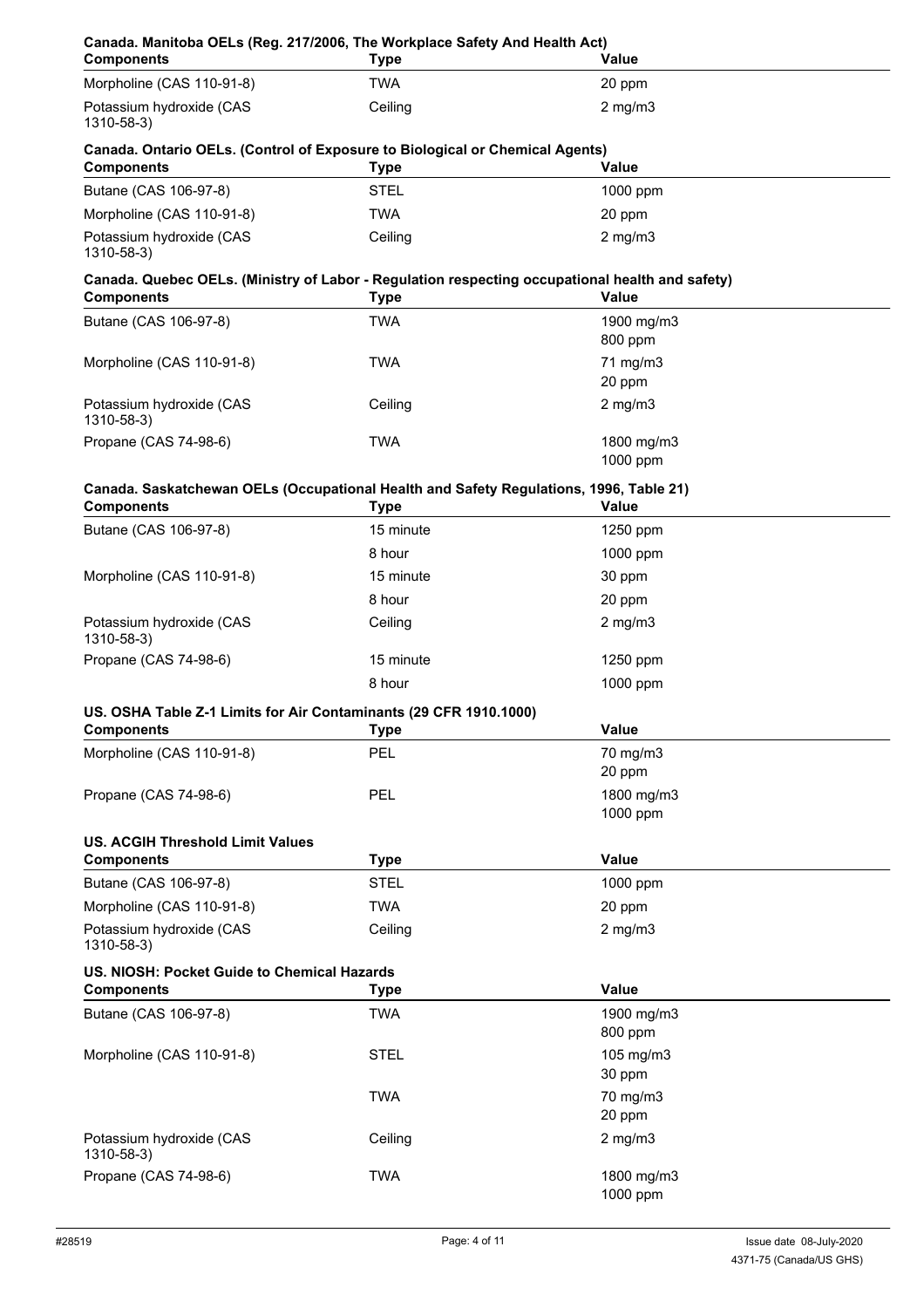| <b>Biological limit values</b>                                                                                                                                      | No biological exposure limits noted for the ingredient(s).                                                                                                                                                                                                                                                                                                                                                                                                         |                                                                                                                                                                                                                                                                                      |
|---------------------------------------------------------------------------------------------------------------------------------------------------------------------|--------------------------------------------------------------------------------------------------------------------------------------------------------------------------------------------------------------------------------------------------------------------------------------------------------------------------------------------------------------------------------------------------------------------------------------------------------------------|--------------------------------------------------------------------------------------------------------------------------------------------------------------------------------------------------------------------------------------------------------------------------------------|
| <b>Exposure guidelines</b>                                                                                                                                          | Chemicals listed in section 3 that are not listed here do not have established limit values for<br>ACGIH or OSHA PEL.                                                                                                                                                                                                                                                                                                                                              |                                                                                                                                                                                                                                                                                      |
| Canada - Alberta OELs: Skin designation                                                                                                                             |                                                                                                                                                                                                                                                                                                                                                                                                                                                                    |                                                                                                                                                                                                                                                                                      |
| Morpholine (CAS 110-91-8)<br>Canada - British Columbia OELs: Skin designation                                                                                       |                                                                                                                                                                                                                                                                                                                                                                                                                                                                    | Can be absorbed through the skin.                                                                                                                                                                                                                                                    |
| Morpholine (CAS 110-91-8)<br>Canada - Manitoba OELs: Skin designation                                                                                               |                                                                                                                                                                                                                                                                                                                                                                                                                                                                    | Can be absorbed through the skin.                                                                                                                                                                                                                                                    |
| Morpholine (CAS 110-91-8)<br>Canada - Ontario OELs: Skin designation                                                                                                |                                                                                                                                                                                                                                                                                                                                                                                                                                                                    | Can be absorbed through the skin.                                                                                                                                                                                                                                                    |
| Morpholine (CAS 110-91-8)<br>Canada - Quebec OELs: Skin designation                                                                                                 |                                                                                                                                                                                                                                                                                                                                                                                                                                                                    | Can be absorbed through the skin.                                                                                                                                                                                                                                                    |
| Morpholine (CAS 110-91-8)                                                                                                                                           |                                                                                                                                                                                                                                                                                                                                                                                                                                                                    | Can be absorbed through the skin.                                                                                                                                                                                                                                                    |
| Canada - Saskatchewan OELs: Skin designation<br>Morpholine (CAS 110-91-8)<br>Can be absorbed through the skin.<br>US ACGIH Threshold Limit Values: Skin designation |                                                                                                                                                                                                                                                                                                                                                                                                                                                                    |                                                                                                                                                                                                                                                                                      |
| Morpholine (CAS 110-91-8)<br>Can be absorbed through the skin.<br>US NIOSH Pocket Guide to Chemical Hazards: Skin designation                                       |                                                                                                                                                                                                                                                                                                                                                                                                                                                                    |                                                                                                                                                                                                                                                                                      |
| Morpholine (CAS 110-91-8)                                                                                                                                           | US. OSHA Table Z-1 Limits for Air Contaminants (29 CFR 1910.1000)                                                                                                                                                                                                                                                                                                                                                                                                  | Can be absorbed through the skin.                                                                                                                                                                                                                                                    |
| Morpholine (CAS 110-91-8)<br>Can be absorbed through the skin.                                                                                                      |                                                                                                                                                                                                                                                                                                                                                                                                                                                                    |                                                                                                                                                                                                                                                                                      |
| Appropriate engineering<br>controls                                                                                                                                 | Good general ventilation (typically 10 air changes per hour) should be used. Ventilation rates<br>should be matched to conditions. If applicable, use process enclosures, local exhaust ventilation,<br>or other engineering controls to maintain airborne levels below recommended exposure limits. If<br>exposure limits have not been established, maintain airborne levels to an acceptable level. Eye<br>wash fountain and emergency showers are recommended. |                                                                                                                                                                                                                                                                                      |
| Individual protection measures, such as personal protective equipment                                                                                               |                                                                                                                                                                                                                                                                                                                                                                                                                                                                    |                                                                                                                                                                                                                                                                                      |
| <b>Eye/face protection</b>                                                                                                                                          |                                                                                                                                                                                                                                                                                                                                                                                                                                                                    | Wear safety glasses with side shields (or goggles) and a face shield.                                                                                                                                                                                                                |
| <b>Skin protection</b><br><b>Hand protection</b>                                                                                                                    | Impervious gloves. Confirm with reputable supplier first.                                                                                                                                                                                                                                                                                                                                                                                                          |                                                                                                                                                                                                                                                                                      |
| Other                                                                                                                                                               | Wear appropriate chemical resistant clothing. As required by employer code.                                                                                                                                                                                                                                                                                                                                                                                        |                                                                                                                                                                                                                                                                                      |
| <b>Respiratory protection</b>                                                                                                                                       | Where exposure guideline levels may be exceeded, use an approved NIOSH respirator.<br>Respirator should be selected by and used under the direction of a trained health and safety<br>professional following requirements found in OSHA's respirator standard (29 CFR 1910.134),<br>CAN/CSA-Z94.4 and ANSI's standard for respiratory protection (Z88.2).                                                                                                          |                                                                                                                                                                                                                                                                                      |
| <b>Thermal hazards</b>                                                                                                                                              | Not applicable.                                                                                                                                                                                                                                                                                                                                                                                                                                                    |                                                                                                                                                                                                                                                                                      |
| <b>General hygiene</b><br>considerations                                                                                                                            |                                                                                                                                                                                                                                                                                                                                                                                                                                                                    | When using do not smoke. Always observe good personal hygiene measures, such as washing<br>after handling the material and before eating, drinking, and/or smoking. Routinely wash work<br>clothing and protective equipment to remove contaminants. When using do not eat or drink. |

# **9. Physical and chemical properties**

| Appearance                                        | Aerosol.                                                                                                                                                     |
|---------------------------------------------------|--------------------------------------------------------------------------------------------------------------------------------------------------------------|
| <b>Physical state</b>                             | Gas.                                                                                                                                                         |
| Form                                              | Aerosol                                                                                                                                                      |
| Color                                             | Orange                                                                                                                                                       |
| Odor                                              | Pine                                                                                                                                                         |
| Odor threshold                                    | Not available.                                                                                                                                               |
| рH                                                | 13.3 (Concentrate)                                                                                                                                           |
| Melting point/freezing point                      | Not available.                                                                                                                                               |
| Initial boiling point and boiling<br>range        | 212 °F (100 °C)                                                                                                                                              |
| Pour point                                        | Not available.                                                                                                                                               |
| <b>Specific gravity</b>                           | Not available.                                                                                                                                               |
| <b>Partition coefficient</b><br>(n-octanol/water) | Not available                                                                                                                                                |
| <b>Flash point</b>                                | Not available.                                                                                                                                               |
| <b>Evaporation rate</b>                           | Not available.                                                                                                                                               |
| Flammability (solid, gas)                         | UN Manual of Tests & Criteria, Part 3, Section 31.5 - Enclosed Space Ignition Test<br>The finished product is not expected to be flammable as per test data. |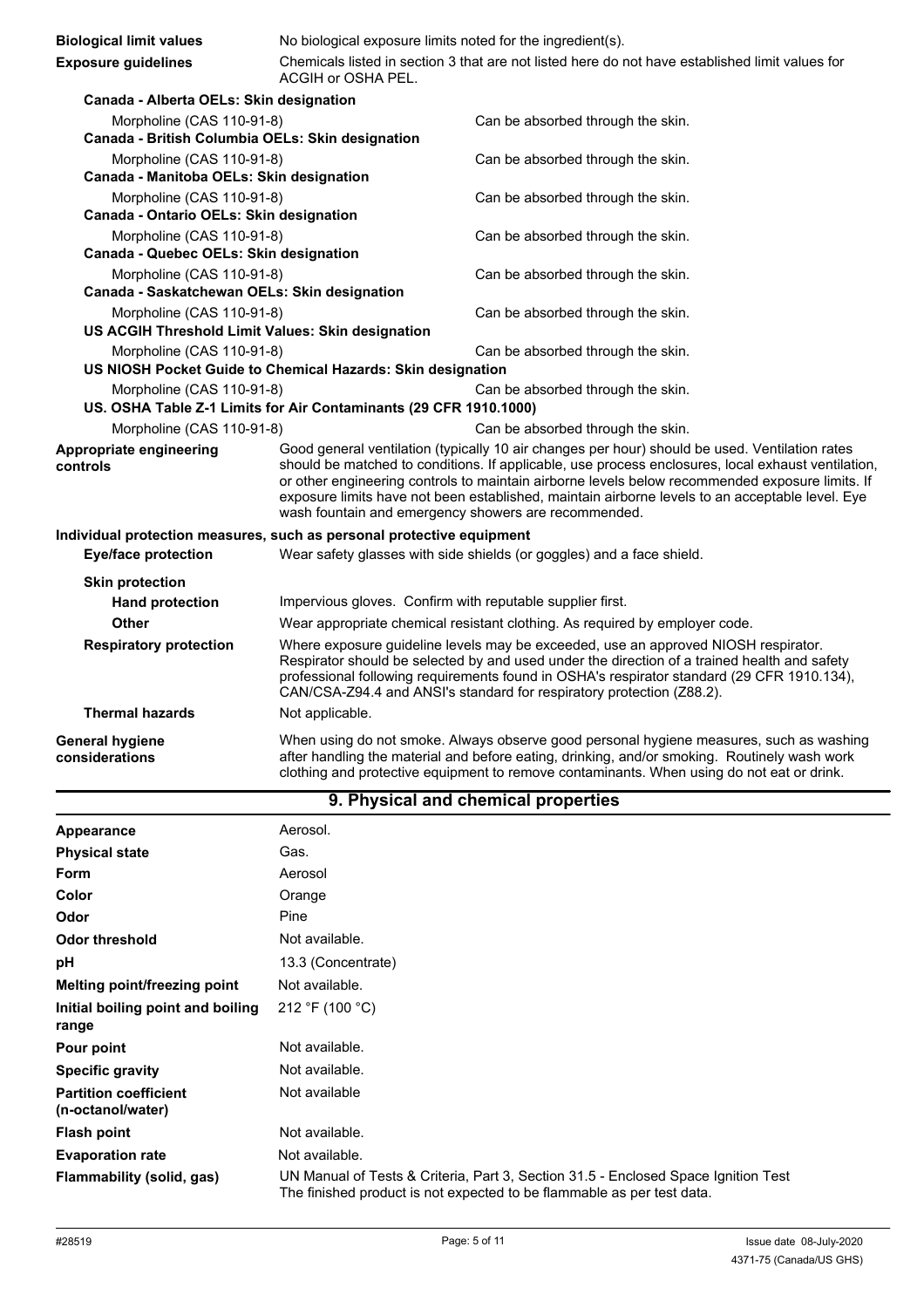|                                                                                    | Upper/lower flammability or explosive limits                                                                                                                                                                          |                                 |  |
|------------------------------------------------------------------------------------|-----------------------------------------------------------------------------------------------------------------------------------------------------------------------------------------------------------------------|---------------------------------|--|
| <b>Flammability limit - lower</b><br>(%)                                           | Not available                                                                                                                                                                                                         |                                 |  |
| <b>Flammability limit - upper</b><br>(%)                                           | Not available                                                                                                                                                                                                         |                                 |  |
| Explosive limit - lower (%)                                                        | Not available.                                                                                                                                                                                                        |                                 |  |
| Explosive limit - upper (%)                                                        | Not available.                                                                                                                                                                                                        |                                 |  |
| Vapor pressure                                                                     | Not available                                                                                                                                                                                                         |                                 |  |
| <b>Vapor density</b>                                                               | Not available                                                                                                                                                                                                         |                                 |  |
| <b>Relative density</b>                                                            | 1.13                                                                                                                                                                                                                  |                                 |  |
| Solubility(ies)                                                                    | Not available.                                                                                                                                                                                                        |                                 |  |
| <b>Auto-ignition temperature</b>                                                   | Not available                                                                                                                                                                                                         |                                 |  |
| <b>Decomposition temperature</b>                                                   | Not available.                                                                                                                                                                                                        |                                 |  |
| <b>Viscosity</b>                                                                   | Not available.                                                                                                                                                                                                        |                                 |  |
| <b>Other information</b>                                                           |                                                                                                                                                                                                                       |                                 |  |
| <b>Explosive properties</b>                                                        | Not explosive.                                                                                                                                                                                                        |                                 |  |
| <b>Oxidizing properties</b>                                                        | Not oxidizing.                                                                                                                                                                                                        |                                 |  |
|                                                                                    | 10. Stability and reactivity                                                                                                                                                                                          |                                 |  |
| <b>Reactivity</b>                                                                  | Reacts violently with strong acids. This product may react with oxidizing agents. May be corrosive<br>to metals.                                                                                                      |                                 |  |
| <b>Possibility of hazardous</b><br>reactions                                       | Hazardous polymerization does not occur.                                                                                                                                                                              |                                 |  |
| <b>Chemical stability</b>                                                          | Stable under recommended storage conditions.                                                                                                                                                                          |                                 |  |
| <b>Conditions to avoid</b>                                                         | Heat. Do not mix with other chemicals.                                                                                                                                                                                |                                 |  |
| Incompatible materials                                                             | Strong oxidizing agents. Metals.                                                                                                                                                                                      |                                 |  |
| <b>Hazardous decomposition</b><br>products                                         | May include and are not limited to: Oxides of carbon.                                                                                                                                                                 |                                 |  |
|                                                                                    | 11. Toxicological information                                                                                                                                                                                         |                                 |  |
| <b>Routes of exposure</b>                                                          | Eye, Skin contact, Inhalation, Ingestion.                                                                                                                                                                             |                                 |  |
|                                                                                    |                                                                                                                                                                                                                       |                                 |  |
| Information on likely routes of exposure                                           |                                                                                                                                                                                                                       |                                 |  |
| Ingestion                                                                          | Causes digestive tract burns. May cause stomach distress, nausea or vomiting.                                                                                                                                         |                                 |  |
| <b>Inhalation</b>                                                                  | May cause irritation to the respiratory system. Prolonged inhalation may be harmful.                                                                                                                                  |                                 |  |
| <b>Skin contact</b>                                                                | Causes severe skin burns.                                                                                                                                                                                             |                                 |  |
| Eye contact                                                                        | Causes serious eye damage.                                                                                                                                                                                            |                                 |  |
| Symptoms related to the<br>physical, chemical and<br>toxicological characteristics | Burning pain and severe corrosive skin damage.<br>Causes serious eye damage. Symptoms may include stinging, tearing, redness, swelling, and<br>blurred vision. Permanent eye damage including blindness could result. |                                 |  |
| Information on toxicological effects                                               |                                                                                                                                                                                                                       |                                 |  |
| <b>Acute toxicity</b>                                                              | Causes burns.                                                                                                                                                                                                         |                                 |  |
| <b>Components</b>                                                                  | <b>Species</b>                                                                                                                                                                                                        | <b>Test Results</b>             |  |
| Butane (CAS 106-97-8)                                                              |                                                                                                                                                                                                                       |                                 |  |
| <b>Acute</b>                                                                       |                                                                                                                                                                                                                       |                                 |  |
| Dermal                                                                             |                                                                                                                                                                                                                       |                                 |  |
| LD50                                                                               | Not available                                                                                                                                                                                                         |                                 |  |
| Inhalation                                                                         | Mouse                                                                                                                                                                                                                 |                                 |  |
| LC50                                                                               |                                                                                                                                                                                                                       | 539600 ppm, 120 Minutes, ECHA   |  |
|                                                                                    | Rat                                                                                                                                                                                                                   | 520400 ppm, 120 Minutes, ECHA   |  |
|                                                                                    |                                                                                                                                                                                                                       | > 800000 ppm, 10 Minutes, ECHA  |  |
|                                                                                    |                                                                                                                                                                                                                       | 1442738 mg/m3, 15 Minutes, ECHA |  |
| Oral                                                                               |                                                                                                                                                                                                                       | 1443 mg/L, 15 Minutes, ECHA     |  |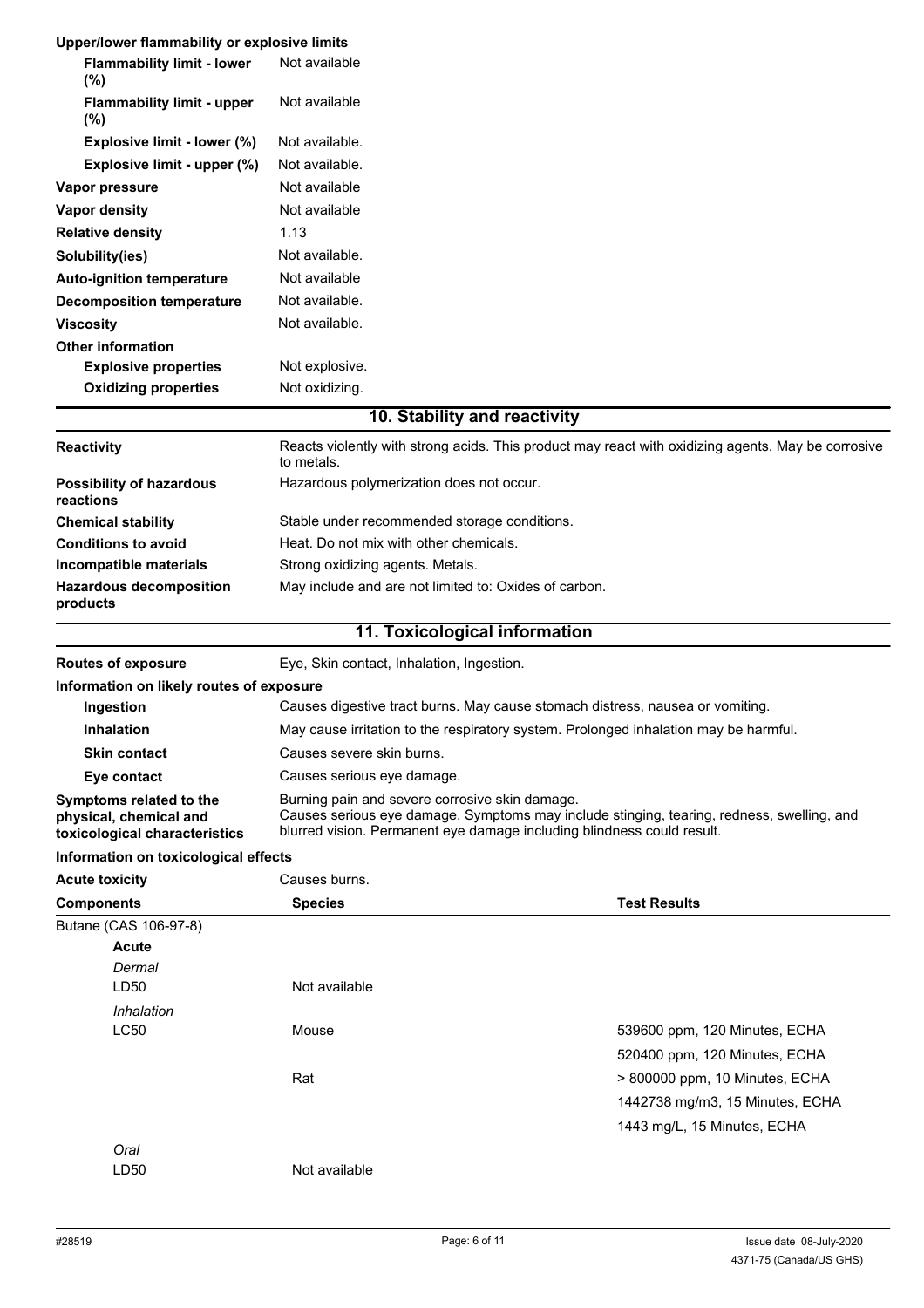|            | <b>Components</b>                                 | <b>Species</b>                           | <b>Test Results</b>             |
|------------|---------------------------------------------------|------------------------------------------|---------------------------------|
|            | Morpholine (CAS 110-91-8)                         |                                          |                                 |
|            | <b>Acute</b>                                      |                                          |                                 |
|            | Dermal                                            |                                          |                                 |
|            | LD50                                              | Rabbit                                   | 500 mg/kg, 24 Hours, ECHA       |
|            | Inhalation                                        |                                          |                                 |
|            | <b>LC50</b>                                       | Rat                                      | 8 mg/L, ECHA                    |
|            | Oral                                              |                                          |                                 |
|            | LD50                                              | Rat                                      | 1900 mg/kg, ECHA                |
|            | Potassium hydroxide (CAS 1310-58-3)               |                                          |                                 |
|            | <b>Acute</b><br>Dermal                            |                                          |                                 |
|            | LD <sub>50</sub>                                  | Not available                            |                                 |
|            | Inhalation                                        |                                          |                                 |
|            | <b>LC50</b>                                       | Not available                            |                                 |
|            | Oral                                              |                                          |                                 |
|            | LD50                                              | Rat                                      | 333 mg/kg, ECHA                 |
|            | Propane (CAS 74-98-6)                             |                                          |                                 |
|            | <b>Acute</b>                                      |                                          |                                 |
|            | Dermal                                            |                                          |                                 |
|            | LD50                                              | Not available                            |                                 |
|            | Inhalation                                        |                                          |                                 |
|            | <b>LC50</b>                                       | Rat                                      | 1442738 mg/m3, 15 Minutes, ECHA |
|            |                                                   |                                          | 1443 mg/L, 15 Minutes, ECHA     |
|            | Oral                                              |                                          |                                 |
|            | LD50                                              | Not available                            |                                 |
|            | Silicic acid, sodium salt (CAS 1344-09-8)         |                                          |                                 |
|            | <b>Acute</b>                                      |                                          |                                 |
|            | Dermal                                            |                                          |                                 |
|            | LD50                                              | Rat                                      | > 5000 mg/kg, 24 Hours, ECHA    |
|            | Inhalation<br><b>LC50</b>                         | Rat                                      | > 2.1 mg/L, 4 Hours, ECHA       |
|            |                                                   |                                          |                                 |
|            | Oral<br>LD <sub>50</sub>                          | Rat                                      | 3400 mg/kg, ECHA                |
|            | Sodium carbonate (CAS 497-19-8)                   |                                          |                                 |
|            | <b>Acute</b>                                      |                                          |                                 |
|            | Dermal                                            |                                          |                                 |
|            | LD50                                              | Rabbit                                   | > 2000 mg/kg, ECHA              |
|            | <b>Inhalation</b>                                 |                                          |                                 |
|            | LC50                                              | Guinea pig                               | 800 mg/m3, 2 Hours, ECHA        |
|            |                                                   | Mouse                                    | 1200 mg/m3, 2 Hours, ECHA       |
|            |                                                   | Rat                                      | 2300 mg/m3, 2 Hours, ECHA       |
|            | Oral                                              |                                          |                                 |
|            | LD50                                              | Rat                                      | 2800 mg/kg, ECHA, HSDB          |
|            | <b>Skin corrosion/irritation</b>                  | Causes severe skin burns and eye damage. |                                 |
|            | <b>Exposure minutes</b>                           | Not available.                           |                                 |
|            | Erythema value                                    | Not available.                           |                                 |
|            | Oedema value                                      | Not available.                           |                                 |
|            | Serious eye damage/eye                            | Causes serious eye damage.               |                                 |
| irritation |                                                   | Not available.                           |                                 |
|            | <b>Corneal opacity value</b><br>Iris lesion value | Not available.                           |                                 |
|            |                                                   | Not available.                           |                                 |
|            | <b>Conjunctival reddening</b><br>value            |                                          |                                 |
|            | Conjunctival oedema value                         | Not available.                           |                                 |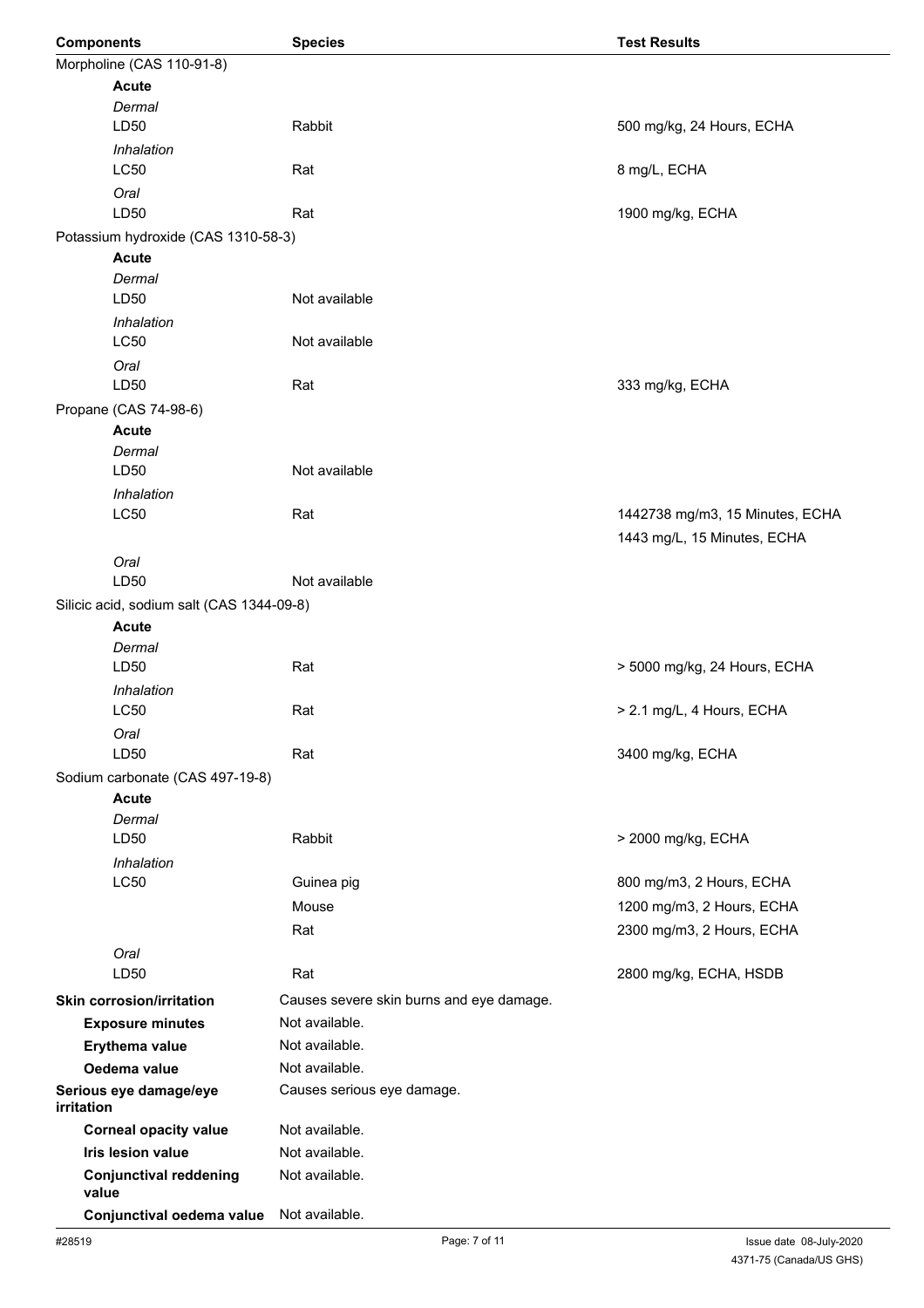| <b>Recover days</b>                                   | Not available.                                                 |                                                                               |  |  |
|-------------------------------------------------------|----------------------------------------------------------------|-------------------------------------------------------------------------------|--|--|
| Respiratory or skin sensitization                     |                                                                |                                                                               |  |  |
| Canada - Alberta OELs: Irritant                       |                                                                |                                                                               |  |  |
| Potassium hydroxide (CAS 1310-58-3)                   |                                                                | Irritant                                                                      |  |  |
| <b>Respiratory sensitization</b>                      | Not a respiratory sensitizer.                                  |                                                                               |  |  |
| <b>Skin sensitization</b>                             | This product is not expected to cause skin sensitization.      |                                                                               |  |  |
| <b>Mutagenicity</b>                                   | Not classified.                                                |                                                                               |  |  |
| Carcinogenicity                                       | Not classified. See below.                                     |                                                                               |  |  |
|                                                       | <b>IARC Monographs. Overall Evaluation of Carcinogenicity</b>  |                                                                               |  |  |
| Morpholine (CAS 110-91-8)                             |                                                                | Volume 47, Volume 71 - 3 Not classifiable as to carcinogenicity to<br>humans. |  |  |
|                                                       | OSHA Specifically Regulated Substances (29 CFR 1910.1001-1052) |                                                                               |  |  |
| Not listed.                                           |                                                                |                                                                               |  |  |
| <b>Reproductive toxicity</b>                          | Not classified.                                                |                                                                               |  |  |
| <b>Teratogenicity</b>                                 | Not classified.                                                |                                                                               |  |  |
| Specific target organ toxicity -<br>single exposure   | Not classified.                                                |                                                                               |  |  |
| Specific target organ toxicity -<br>repeated exposure | Not classified.                                                |                                                                               |  |  |
| <b>Aspiration hazard</b>                              | Not classified.                                                |                                                                               |  |  |
| <b>Chronic effects</b>                                | Prolonged inhalation may be harmful.                           |                                                                               |  |  |
| 12. Ecological information                            |                                                                |                                                                               |  |  |

| <b>Ecotoxicity</b>                                | See below                                                                                                                                                                                                                                                     |                                                                                                                                                                                                  |                              |
|---------------------------------------------------|---------------------------------------------------------------------------------------------------------------------------------------------------------------------------------------------------------------------------------------------------------------|--------------------------------------------------------------------------------------------------------------------------------------------------------------------------------------------------|------------------------------|
| <b>Ecotoxicological data</b><br><b>Components</b> |                                                                                                                                                                                                                                                               | <b>Species</b>                                                                                                                                                                                   | <b>Test Results</b>          |
| Morpholine (CAS 110-91-8)                         |                                                                                                                                                                                                                                                               |                                                                                                                                                                                                  |                              |
| <b>Aquatic</b>                                    |                                                                                                                                                                                                                                                               |                                                                                                                                                                                                  |                              |
| Fish                                              | <b>LC50</b>                                                                                                                                                                                                                                                   | Zebra danio (Danio rerio)                                                                                                                                                                        | $> 1$ mg/L, 96 hours         |
| Potassium hydroxide (CAS 1310-58-3)               |                                                                                                                                                                                                                                                               |                                                                                                                                                                                                  |                              |
| <b>Aquatic</b>                                    |                                                                                                                                                                                                                                                               |                                                                                                                                                                                                  |                              |
| Fish                                              | LC50                                                                                                                                                                                                                                                          | Western mosquitofish (Gambusia affinis) 80 mg/L, 96 hours                                                                                                                                        |                              |
| Silicic acid, sodium salt (CAS 1344-09-8)         |                                                                                                                                                                                                                                                               |                                                                                                                                                                                                  |                              |
| <b>Aquatic</b>                                    |                                                                                                                                                                                                                                                               |                                                                                                                                                                                                  |                              |
| Crustacea                                         | EC50                                                                                                                                                                                                                                                          | Water flea (Ceriodaphnia dubia)                                                                                                                                                                  | 0.28 - 0.57 mg/L, 48 hours   |
| <b>Fish</b>                                       | <b>LC50</b>                                                                                                                                                                                                                                                   | Western mosquitofish (Gambusia affinis) 1800 mg/L, 96 hours                                                                                                                                      |                              |
| Sodium carbonate (CAS 497-19-8)                   |                                                                                                                                                                                                                                                               |                                                                                                                                                                                                  |                              |
| Crustacea                                         | <b>EC50</b>                                                                                                                                                                                                                                                   | Daphnia                                                                                                                                                                                          | 265 mg/L, 48 Hours           |
| <b>Aquatic</b>                                    |                                                                                                                                                                                                                                                               |                                                                                                                                                                                                  |                              |
| Crustacea                                         | <b>EC50</b>                                                                                                                                                                                                                                                   | Water flea (Ceriodaphnia dubia)                                                                                                                                                                  | 156.6 - 298.9 mg/L, 48 hours |
| <b>Fish</b>                                       | <b>LC50</b>                                                                                                                                                                                                                                                   | Bluegill (Lepomis macrochirus)                                                                                                                                                                   | 300 mg/L, 96 hours           |
| Persistence and degradability                     |                                                                                                                                                                                                                                                               | No data is available on the degradability of this product.                                                                                                                                       |                              |
| <b>Bioaccumulative potential</b>                  | No data available.                                                                                                                                                                                                                                            |                                                                                                                                                                                                  |                              |
| <b>Mobility in soil</b>                           | No data available.                                                                                                                                                                                                                                            |                                                                                                                                                                                                  |                              |
| <b>Mobility in general</b>                        | Not available.                                                                                                                                                                                                                                                |                                                                                                                                                                                                  |                              |
| Other adverse effects                             |                                                                                                                                                                                                                                                               | No other adverse environmental effects (e.g. ozone depletion, photochemical ozone creation<br>potential, endocrine disruption, global warming potential) are expected from this component.       |                              |
|                                                   |                                                                                                                                                                                                                                                               | 13. Disposal considerations                                                                                                                                                                      |                              |
| <b>Disposal instructions</b>                      | Collect and reclaim or dispose in sealed containers at licensed waste disposal site. Contents<br>under pressure. Do not puncture, incinerate or crush. Dispose of contents/container in accordance<br>with local/regional/national/international regulations. |                                                                                                                                                                                                  |                              |
| <b>Local disposal regulations</b>                 |                                                                                                                                                                                                                                                               | Dispose in accordance with all applicable regulations.                                                                                                                                           |                              |
| Hazardous waste code                              |                                                                                                                                                                                                                                                               | D002: Waste Corrosive material [pH <= 2 or = > 12.5, or corrosive to steel]<br>The waste code should be assigned in discussion between the user, the producer and the waste<br>disposal company. |                              |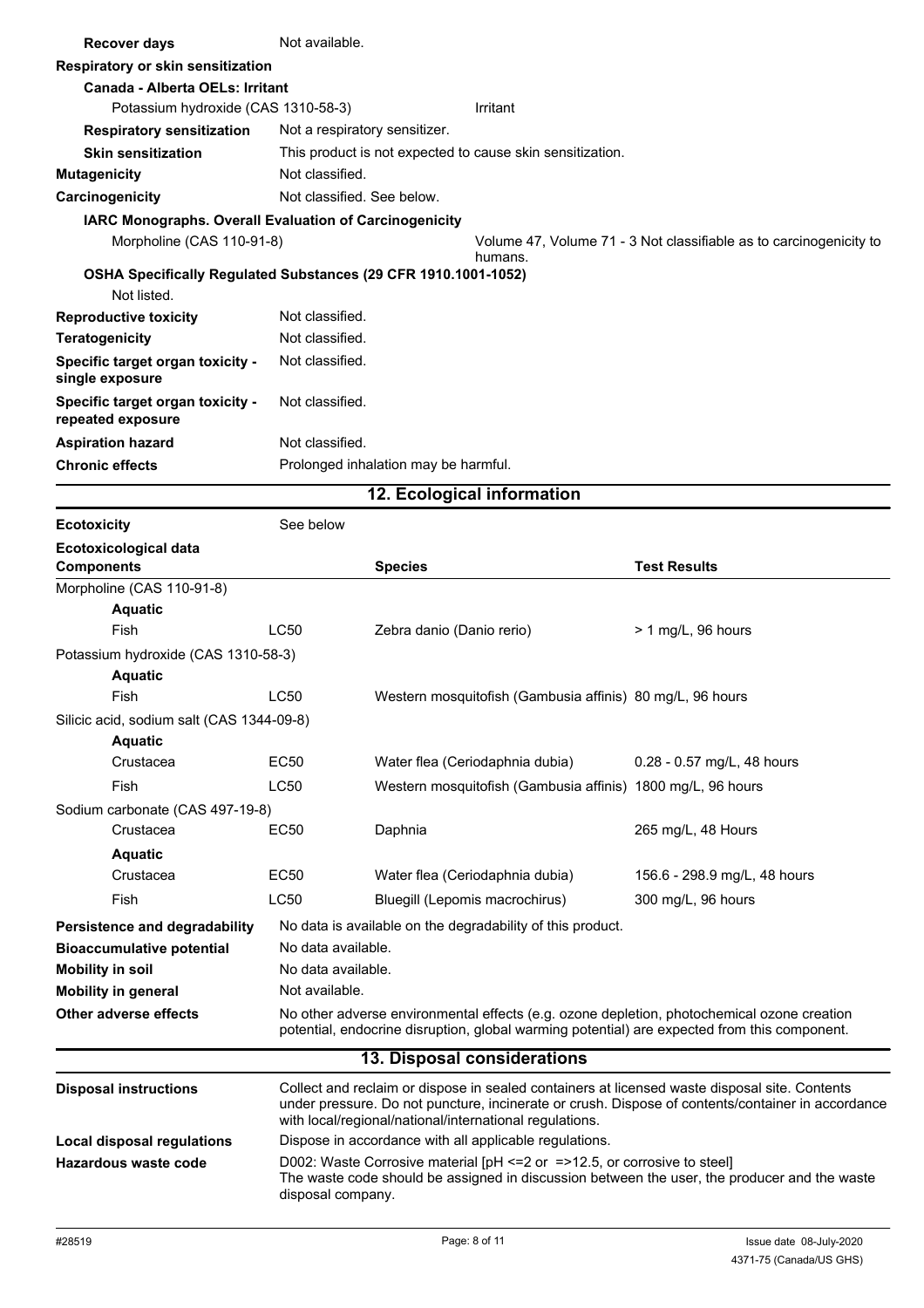| Waste from residues / unused<br>products                             | Dispose of in accordance with local regulations. Empty containers or liners may retain some<br>product residues. This material and its container must be disposed of in a safe manner (see:<br>Disposal instructions).                           |  |  |
|----------------------------------------------------------------------|--------------------------------------------------------------------------------------------------------------------------------------------------------------------------------------------------------------------------------------------------|--|--|
| <b>Contaminated packaging</b>                                        | Since emptied containers may retain product residue, follow label warnings even after container is<br>emptied. Empty containers should be taken to an approved waste handling site for recycling or<br>disposal. Do not re-use empty containers. |  |  |
|                                                                      | 14. Transport information                                                                                                                                                                                                                        |  |  |
| <b>Transport of Dangerous Goods</b><br>(TDG) Proof of Classification | Classification Method: Classified as per Part 2, Sections 2.1 - 2.8 of the Transportation of<br>Dangerous Goods Regulations. If applicable, the technical name and the classification of the<br>product will appear below.                       |  |  |
| General                                                              | UN Manual of Tests & Criteria, Part 3, Section 31.5 - Enclosed Space Ignition Test The finished<br>product is not expected to be flammable as per test data.                                                                                     |  |  |
|                                                                      | <b>IMDG Regulated Marine Pollutant.</b>                                                                                                                                                                                                          |  |  |
|                                                                      | IATA:<br>Aerosols, non-flammable, containing substances in Class 8, Packing Group II, Forbidden                                                                                                                                                  |  |  |
| U.S. Department of Transportation (DOT)                              |                                                                                                                                                                                                                                                  |  |  |
| <b>Basic shipping requirements:</b>                                  |                                                                                                                                                                                                                                                  |  |  |
| <b>UN number</b>                                                     | <b>UN1950</b>                                                                                                                                                                                                                                    |  |  |
| Proper shipping name                                                 | Aerosols, corrosive, Packing Group II or III, (each not exceeding 1 L capacity).                                                                                                                                                                 |  |  |
| <b>Hazard class</b><br><b>Special provisions</b>                     | <b>Limited Quantity - US</b><br>A34                                                                                                                                                                                                              |  |  |
| <b>Packaging exceptions</b>                                          | <1L - Limited Quantity                                                                                                                                                                                                                           |  |  |
| <b>Transportation of Dangerous Goods (TDG - Canada)</b>              |                                                                                                                                                                                                                                                  |  |  |
| <b>Basic shipping requirements:</b>                                  |                                                                                                                                                                                                                                                  |  |  |
| <b>UN number</b>                                                     | <b>UN1950</b>                                                                                                                                                                                                                                    |  |  |
| Proper shipping name                                                 | AEROSOLS, non-flammable, containing substances in Class 8, packing group II                                                                                                                                                                      |  |  |
| <b>Hazard class</b>                                                  | Limited Quantity - Canada                                                                                                                                                                                                                        |  |  |
| <b>Special provisions</b>                                            | 80                                                                                                                                                                                                                                               |  |  |
| <b>Packaging exceptions</b><br>DOT; TDG                              | <1L - Limited Quantity                                                                                                                                                                                                                           |  |  |
|                                                                      |                                                                                                                                                                                                                                                  |  |  |
|                                                                      | 15. Regulatory information                                                                                                                                                                                                                       |  |  |
| <b>Canadian federal regulations</b>                                  | This product has been classified in accordance with the hazard criteria of the HPR and the SDS<br>contains all the information required by the HPR.                                                                                              |  |  |
| <b>Canada DSL Challenge Substances: Listed substance</b>             |                                                                                                                                                                                                                                                  |  |  |
| Butane (CAS 106-97-8)                                                | Listed.                                                                                                                                                                                                                                          |  |  |
|                                                                      | Canada NPRI VOCs with Additional Reporting Requirements: Mass reporting threshold/Identification Number                                                                                                                                          |  |  |
| Butane (CAS 106-97-8)                                                | 1 TONNES                                                                                                                                                                                                                                         |  |  |
| Propane (CAS 74-98-6)<br>Export Control List (CEPA 1999, Schedule 3) | 1 TONNES                                                                                                                                                                                                                                         |  |  |
| Not listed.                                                          |                                                                                                                                                                                                                                                  |  |  |
| <b>Greenhouse Gases</b>                                              |                                                                                                                                                                                                                                                  |  |  |
| Not listed.                                                          |                                                                                                                                                                                                                                                  |  |  |
| <b>Precursor Control Regulations</b>                                 |                                                                                                                                                                                                                                                  |  |  |
| Not regulated.                                                       |                                                                                                                                                                                                                                                  |  |  |
| <b>WHMIS 2015 Exemptions</b>                                         | Not applicable                                                                                                                                                                                                                                   |  |  |
| <b>US federal regulations</b>                                        | This product is a "Hazardous Chemical" as defined by the OSHA Hazard Communication                                                                                                                                                               |  |  |
|                                                                      | Standard, 29 CFR 1910.1200.                                                                                                                                                                                                                      |  |  |
| Not regulated.                                                       | TSCA Section 12(b) Export Notification (40 CFR 707, Subpt. D)                                                                                                                                                                                    |  |  |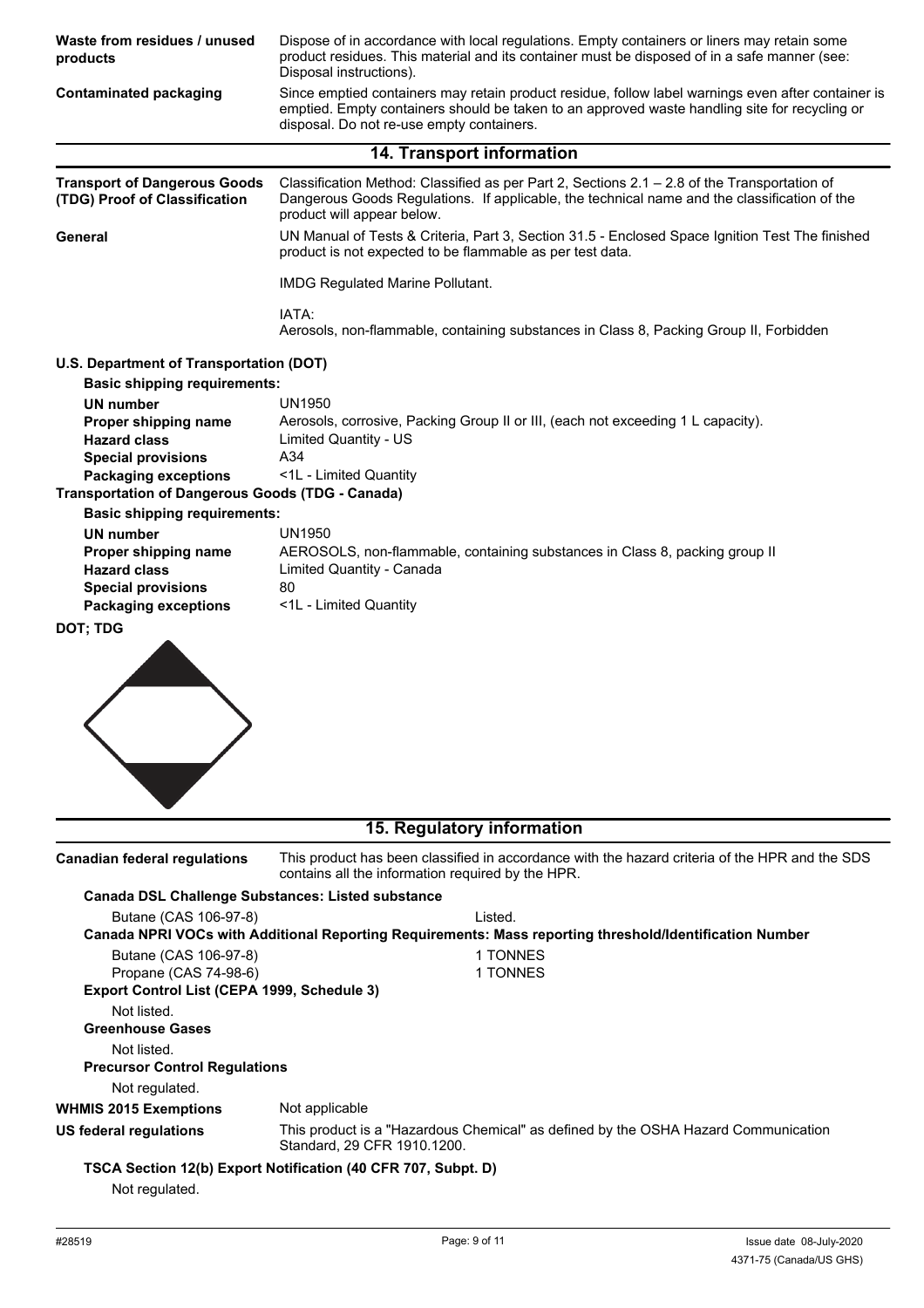| <b>CERCLA Hazardous Substance List (40 CFR 302.4)</b>                    |                                                                                                                  |                    |
|--------------------------------------------------------------------------|------------------------------------------------------------------------------------------------------------------|--------------------|
| Butane (CAS 106-97-8)                                                    |                                                                                                                  | Listed.            |
| Morpholine (CAS 110-91-8)                                                |                                                                                                                  | Listed.            |
| Potassium hydroxide (CAS 1310-58-3)                                      |                                                                                                                  | Listed.            |
| Propane (CAS 74-98-6)<br><b>SARA 304 Emergency release notification</b>  |                                                                                                                  | Listed.            |
| Not regulated.                                                           |                                                                                                                  |                    |
|                                                                          | OSHA Specifically Regulated Substances (29 CFR 1910.1001-1052)                                                   |                    |
| Not listed.                                                              |                                                                                                                  |                    |
|                                                                          |                                                                                                                  |                    |
| <b>SARA 302 Extremely</b><br>hazardous substance                         | Superfund Amendments and Reauthorization Act of 1986 (SARA)<br>No.                                               |                    |
| SARA 311/312 Hazardous<br>chemical                                       | Yes                                                                                                              |                    |
| <b>Classified hazard</b><br>categories                                   | Gas under pressure<br>Corrosive to metal<br>Skin corrosion or irritation<br>Serious eye damage or eye irritation |                    |
| SARA 313 (TRI reporting)<br>Not regulated.                               |                                                                                                                  |                    |
| Other federal regulations                                                |                                                                                                                  |                    |
|                                                                          | Clean Air Act (CAA) Section 112 Hazardous Air Pollutants (HAPs) List                                             |                    |
| Not regulated.                                                           |                                                                                                                  |                    |
|                                                                          | Clean Air Act (CAA) Section 112(r) Accidental Release Prevention (40 CFR 68.130)                                 |                    |
| Butane (CAS 106-97-8)                                                    |                                                                                                                  |                    |
| Propane (CAS 74-98-6)                                                    |                                                                                                                  |                    |
| <b>Clean Water Act (CWA)</b><br><b>Section 112(r) (40 CFR</b><br>68.130) | Hazardous substance                                                                                              |                    |
| <b>US state regulations</b>                                              |                                                                                                                  |                    |
|                                                                          | US - California Hazardous Substances (Director's): Listed substance                                              |                    |
| Butane (CAS 106-97-8)                                                    |                                                                                                                  | Listed.            |
| Morpholine (CAS 110-91-8)                                                |                                                                                                                  | Listed.            |
| Potassium hydroxide (CAS 1310-58-3)                                      |                                                                                                                  | Listed.            |
| US - Illinois Chemical Safety Act: Listed substance                      |                                                                                                                  |                    |
| Butane (CAS 106-97-8)                                                    |                                                                                                                  |                    |
| Morpholine (CAS 110-91-8)<br>Potassium hydroxide (CAS 1310-58-3)         |                                                                                                                  |                    |
| Propane (CAS 74-98-6)                                                    |                                                                                                                  |                    |
| US - Louisiana Spill Reporting: Listed substance                         |                                                                                                                  |                    |
| Butane (CAS 106-97-8)                                                    |                                                                                                                  | Listed.            |
| Morpholine (CAS 110-91-8)                                                |                                                                                                                  | Listed.            |
| Potassium hydroxide (CAS 1310-58-3)                                      |                                                                                                                  | Listed.            |
| Propane (CAS 74-98-6)<br>US - Minnesota Haz Subs: Listed substance       |                                                                                                                  | Listed.            |
| Butane (CAS 106-97-8)                                                    |                                                                                                                  | Listed.            |
| Morpholine (CAS 110-91-8)                                                |                                                                                                                  | Listed.            |
| Potassium hydroxide (CAS 1310-58-3)                                      |                                                                                                                  | Listed.            |
| Propane (CAS 74-98-6)                                                    |                                                                                                                  | Listed.            |
|                                                                          | US - Texas Effects Screening Levels Hazard Data: Simple asphyxiant                                               |                    |
| Propane (CAS 74-98-6)                                                    |                                                                                                                  |                    |
| US - Texas Effects Screening Levels: Listed substance                    |                                                                                                                  |                    |
| Butane (CAS 106-97-8)<br>Morpholine (CAS 110-91-8)                       |                                                                                                                  | Listed.<br>Listed. |
| Potassium hydroxide (CAS 1310-58-3)                                      |                                                                                                                  | Listed.            |
| Propane (CAS 74-98-6)                                                    |                                                                                                                  | Listed.            |
| Silicic acid, sodium salt (CAS 1344-09-8)                                |                                                                                                                  | Listed.            |
| Sodium carbonate (CAS 497-19-8)                                          |                                                                                                                  | Listed.            |
| <b>US. Massachusetts RTK - Substance List</b>                            |                                                                                                                  |                    |
| Butane (CAS 106-97-8)<br>Morpholine (CAS 110-91-8)                       |                                                                                                                  |                    |
| Potassium hydroxide (CAS 1310-58-3)                                      |                                                                                                                  |                    |
| Propane (CAS 74-98-6)                                                    |                                                                                                                  |                    |